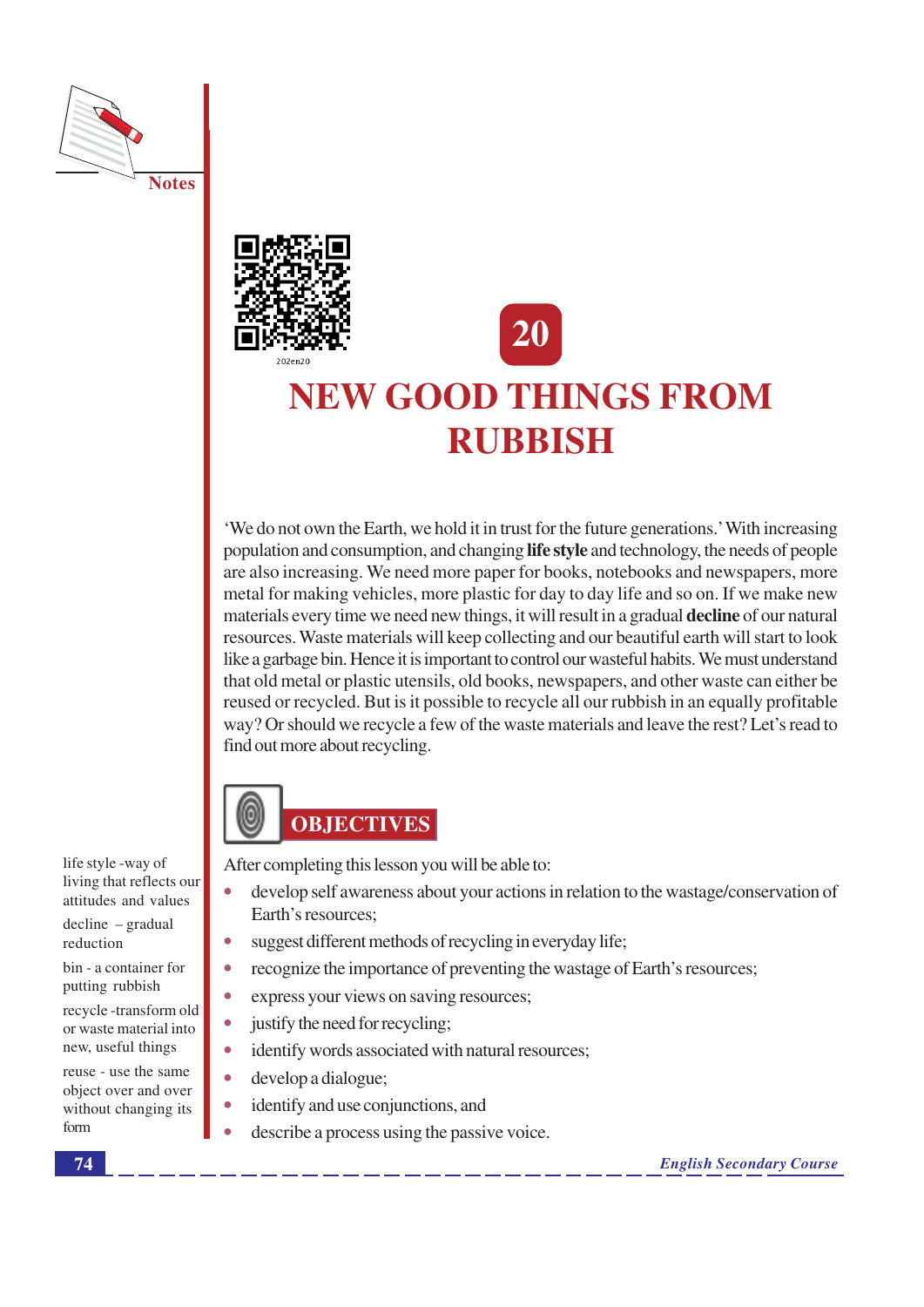

Recycling rubbish not only helps save money-it also helps the environment. We lessen the pollution that is created by burning rubbish and we save valuable resources. Western countries waste a great deal of the earth's resources. For example, in the USA about 75,000 trees are **felled** every week just for printing the Sunday edition of the New York Times. Recycling used paper would easily save these trees.

Many countries encourage recycling and new technology allows more waste to be reused. Most of the world's rubbish can be reused-paper, metals, glass, and even some plastics.

Plastic is one of the most difficult substances to recycle, because it comes in so many varieties. Some plastic bottles, for example, consist of six layers of different types of plastic, each designed to give the bottles certain qualities - shape, strength, flexibility. And as yet there is no simple way to turn an old plastic bottle into a new one.

Plastic scrap can only be turned into a product of lower quality - a plastic might be cleaned, cut into very very tiny pieces and used to stuff seat cushions, a mixture of plastic waste can be recycled into plastic 'timber' and used to make durable fencing. But a lot of plastic waste still has to be thrown away.

Metals are different. Any car on the road today will consist, in part, of earlier cars that have been scrapped and recycled into new steel and other metals.

The more valuable the metal, like gold and silver, the more it pays to recycle it. Aluminum is worth recycling because **extracting** it from Bauxite consumes a huge amount of electricity. Since most Aluminum today is recycled, the energy used to make Aluminum has fallen by a quarter since the early 1970's.

Glass is also worth recovering. The most sensible method is to use glass bottles as often as possible. In countries which still use milk bottles, the average bottle makes about 30 trips to and from the dairy.

Broken glass known as 'cullet' can also be recycled, and many western countries have bottle banks into which used bottles can be thrown. Usually there are payments. Bottle banks depend on people's goodwill. The success of bottle banks varies widely from country to country. The Swiss and Dutch recover 50 percent of their glass, while in Britain only 12 percent is recovered. In India of course, we sell our bottles which are then reused.

Glass is best separated by colour, since cullet of mixed colours can be used only to make green glass. Broken glass can be remelted in furnaces and then it can easily be shaped into new bottles or other objects.

lessen – reduce felled – cut down resources-materials required to produce things we need

extracting-taking out

Swiss - the people of Switzerland

Dutch  $-$  the people of the Netherlands/ Holland



**Notes**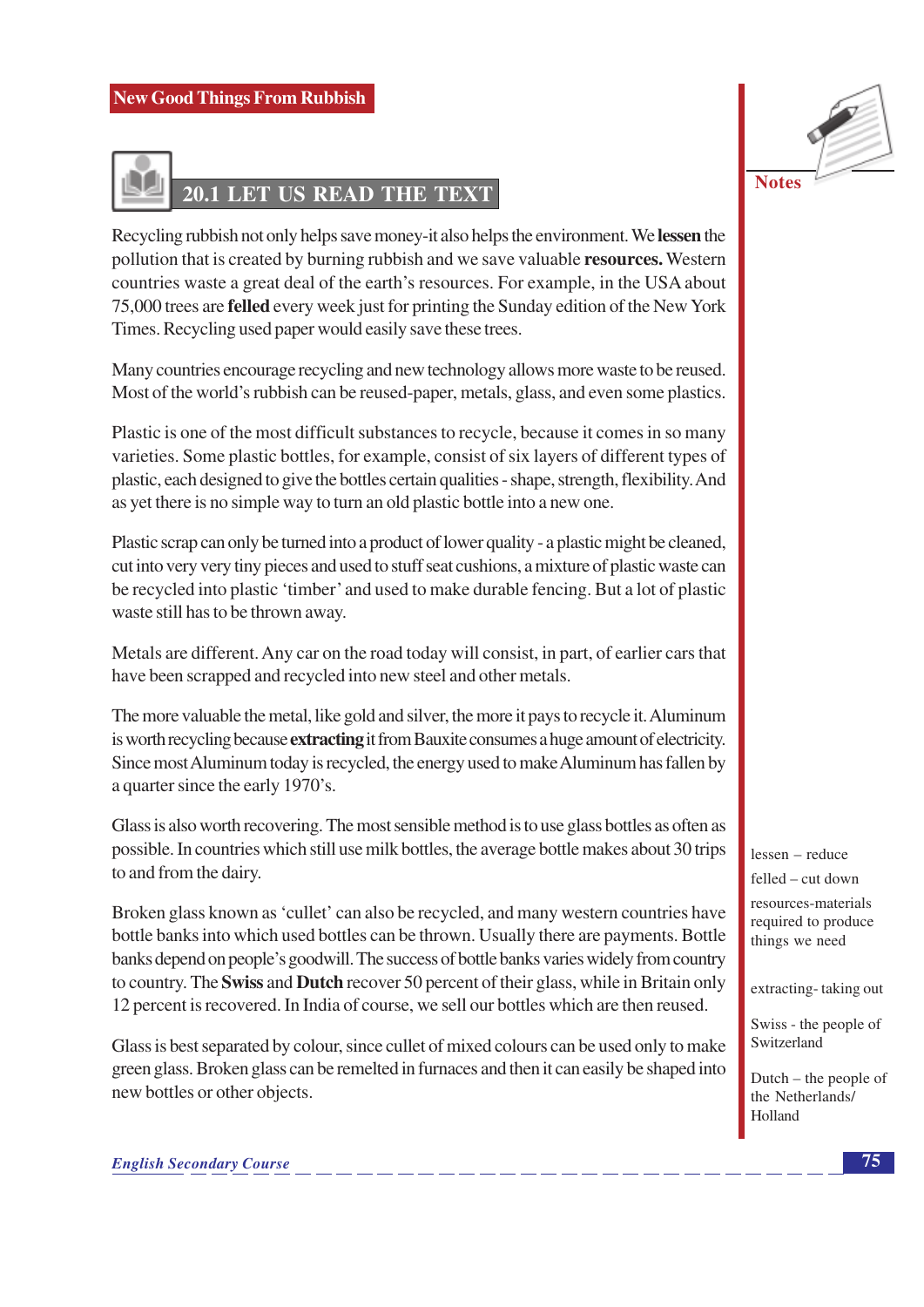

Half the world's waste consists of paper. Many countries import waste paper rather than new pulp for their paper mills. The waste is pulped, cleaned and bleached to remove most of the ink and dirt, before it is turned into new paper in the same way as wood pulp or rags, Japan now makes half its paper by recycling.

It is true that in India we generally avoid waste. However, as we enter the twenty-first century, we are beginning to **imitate** some of the wasteful habits of the western countries. This is something that all of us need to think about.

## **20.2 LET US UNDERSTAND THE TEXT**

### 20.2.1 PART 1

Recycling rubbish .............................even some plastics.

Reusing rubbish is one of the important ways of reducing pollution. Rubbish which is not reused is disposed of by burning. This leads to pollution. The cutting down of thousands of trees for the purpose of printing newspapers leads to a waste of the earth's resources. Instead, if we reuse the most commonly used paper, metal, glass and plastic objects, it will help us save natural resources and our environment.

## **INTEXT QUESTIONS 20.1**

- Ι. State which of the following statements are false and why.
	- Recycling is the need of the hour.  $\overline{a}$ .
	- b. We should burn our rubbish.
	- c. Recycling means reusing waste material.
	- d. Thousands of trees are felled to print the Sunday edition of the New York Times.
- II. How is the reusing of waste beneficial? Explain.

III. Summarise the passage by completing the following web:

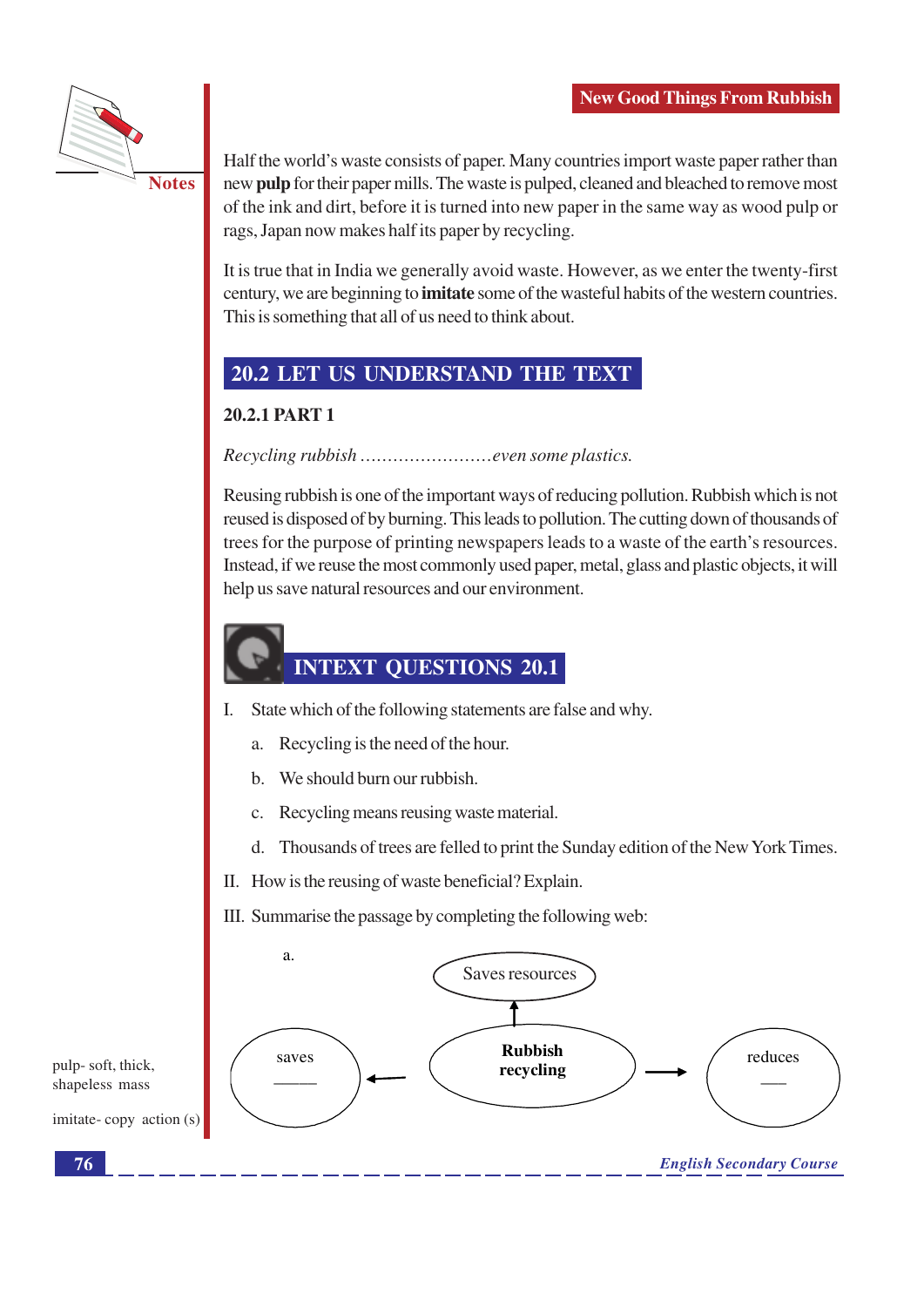

When a gift is presented on a birthday, at a wedding, or on a festival, it is wrapped in a beautiful paper. This paper is thrown away later.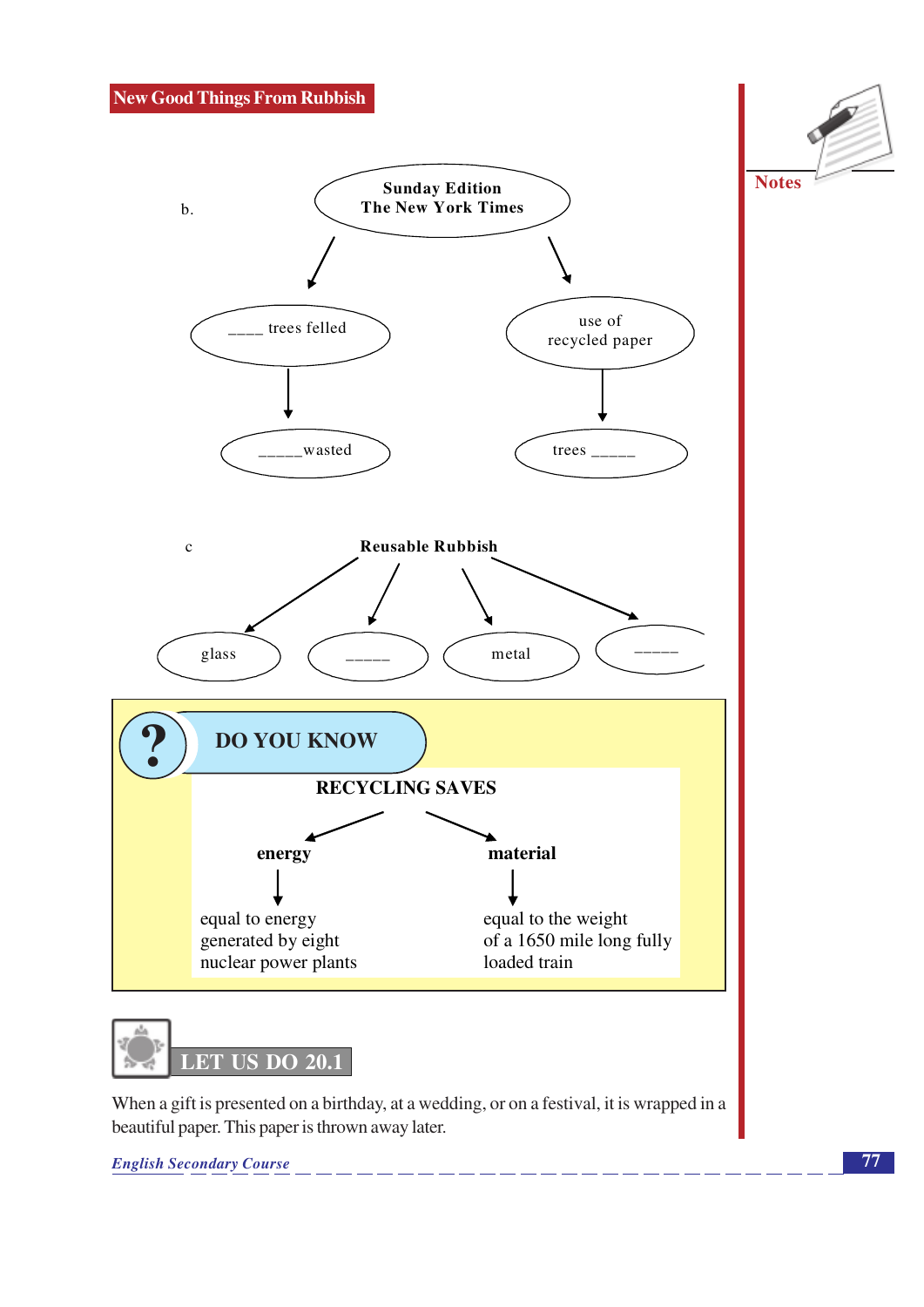



Fig. 20.1

Task 1. Think about and write down three more ways in which paper is often wasted.

Task 2. What can we do to put a check on such wastage? Suggest any two ways.

#### **20.2.2 PART 2**

Plastic is one...........................since the early 1970's.

It is not easy to recycle plastic. It is also not possible to make good quality plastic products out of recycled plastic. But it does not mean that plastic is a complete waste after it has been used once. Some of the plastic we use can be reused for filling cushions or recycled for making fences. Metal products can be reused in many ways. Metal recycling not only saves natural resources, but also a lot of electricity and energy.



Try to find out about the Chipko Movement.

- Who started it?
- Where was the movement started?
- Why was it started?
- How did people participate in the movement?
- What was the outcome of the movement?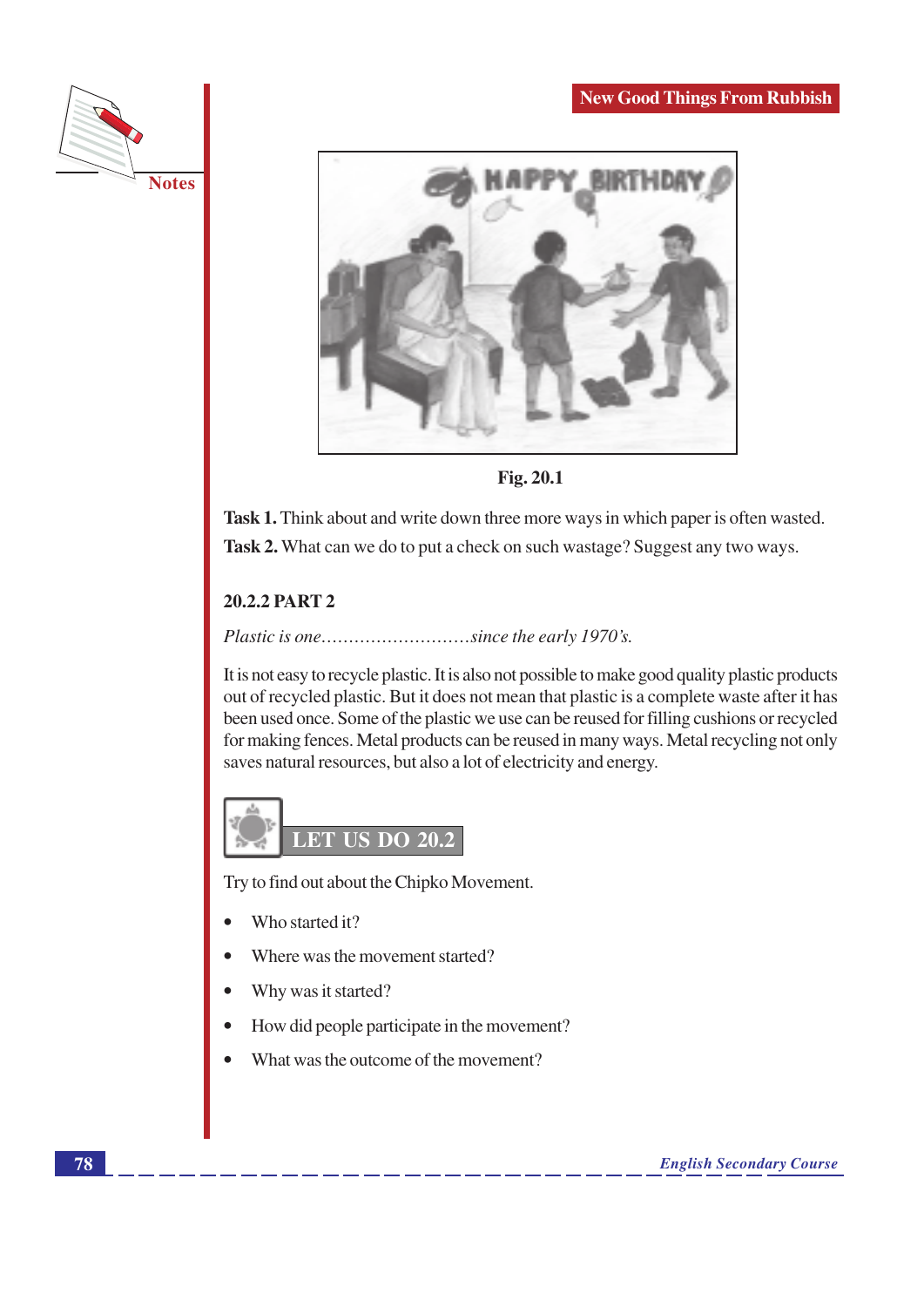

- I. State which of the following statements are false and why.
	- a. It is simple to recycle plastic.
	- b. We should avoid recycling Aluminum.
	- c. A new shining car has components of old cars.
	- d. It is always beneficial to recycle valuable metals.
- II. How is metal recycling different from plastic recycling? Explain.
- III. In the first line of the last para, the word **more** is used twice.

Make a sentence using **more** in a similar way.

Eg. The **more** respect you give the **more** you get.

IV. Circle the objects which can be recycled from the given graphics:



 $Fig. 20.2$ 

V. Summarise the paragraphs in Part 2 by completing the following web:



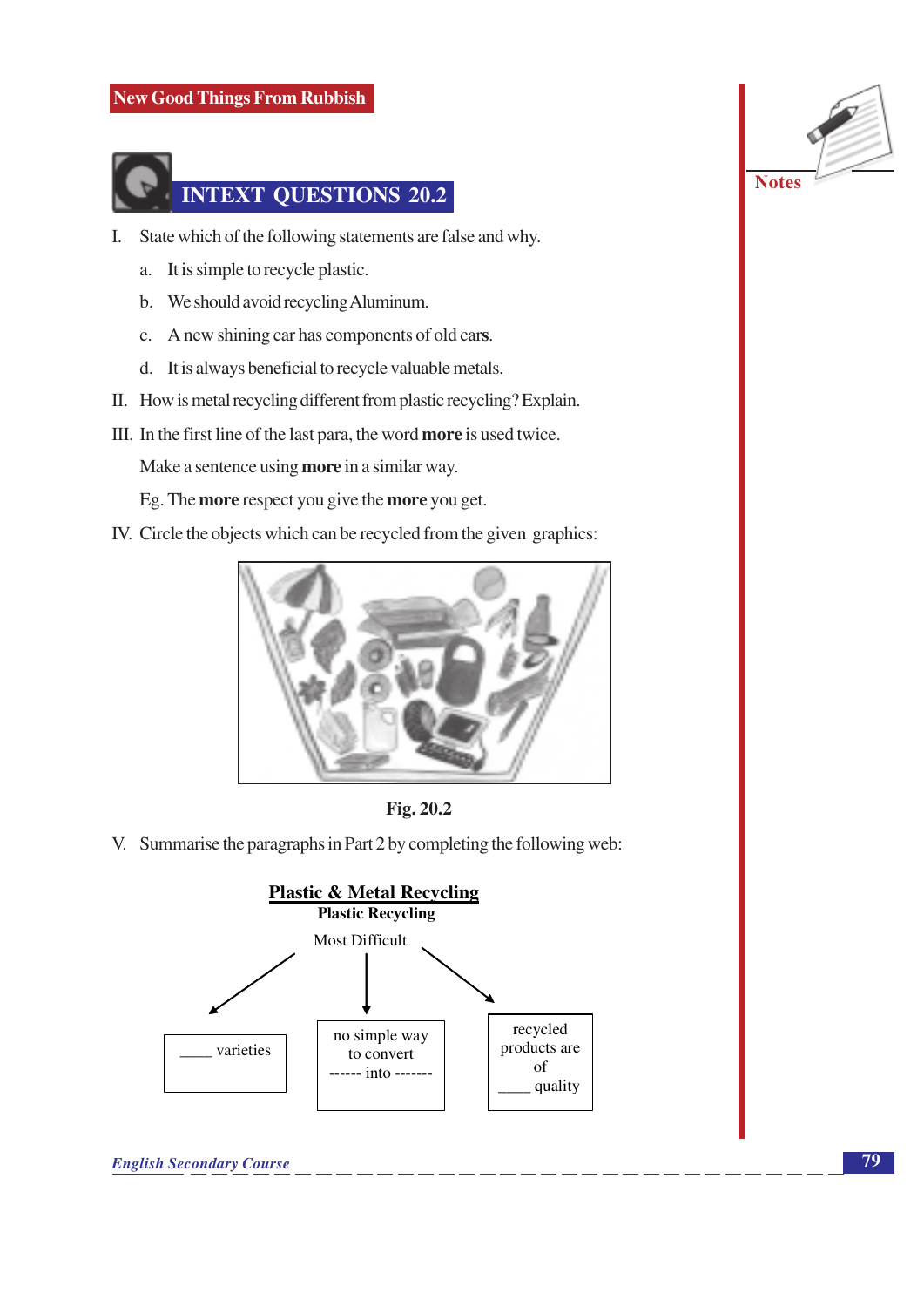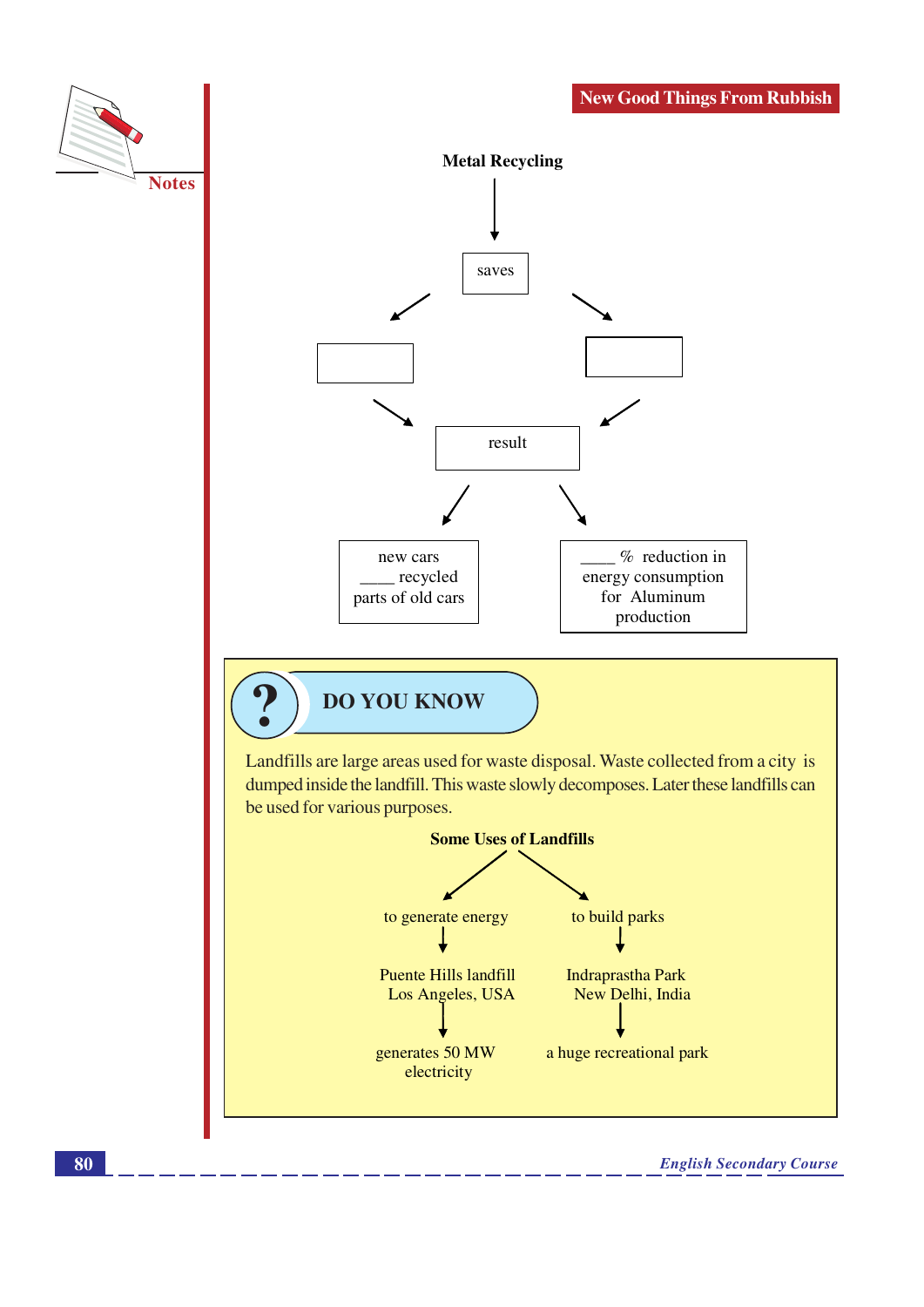#### **New Good Things From Rubbish**



After reading the lesson so far, you feel deeply about the important issue of preserving nature and its resources. You want to raise awareness and concern for it.

Write a letter to your cousin suggesting various ways that may help him/her to become eco-friendly in day to day life.

A few ways are suggested below:

reuse plastic/glass bottles, use handkerchiefs instead of paper tissues, reuse gift papers, and so on. Suggest 4-5 more ways in your letter to your cousin.

| Given below is a format for an informal letter. |
|-------------------------------------------------|
| Sender's Address                                |
| Date                                            |
| $\text{Dear}\_\_\_\_\_\$ ,                      |
| Body of the letter                              |
|                                                 |
| Your loving friend,                             |

Note: Section LET US WRITE in the lesson "A Birthday Letter" also contains the format for an informal letter

#### **20.2.3 PART 3**

The best way to save glass is to reuse glass bottles and other glass objects to the maximum. Glass can also be recycled to form new glass objects. Recycling broken glass of mixed colours only produces green coloured glass. Therefore, the best way to recycle glass is to separate broken glass by colour, and then remelt it to produce new glass objects. Another important material that should be recycled is paper, as half of the world's waste is paper. In general in India we reuse a lot of things and avoid waste. But in the twenty first century we Indians copy some of the wasteful habits of people in western countries (such as using more and more disposable paper items for the sake of convenience). We should be aware of these changes in our habits and try to control them. All of us should try to check waste in any form.

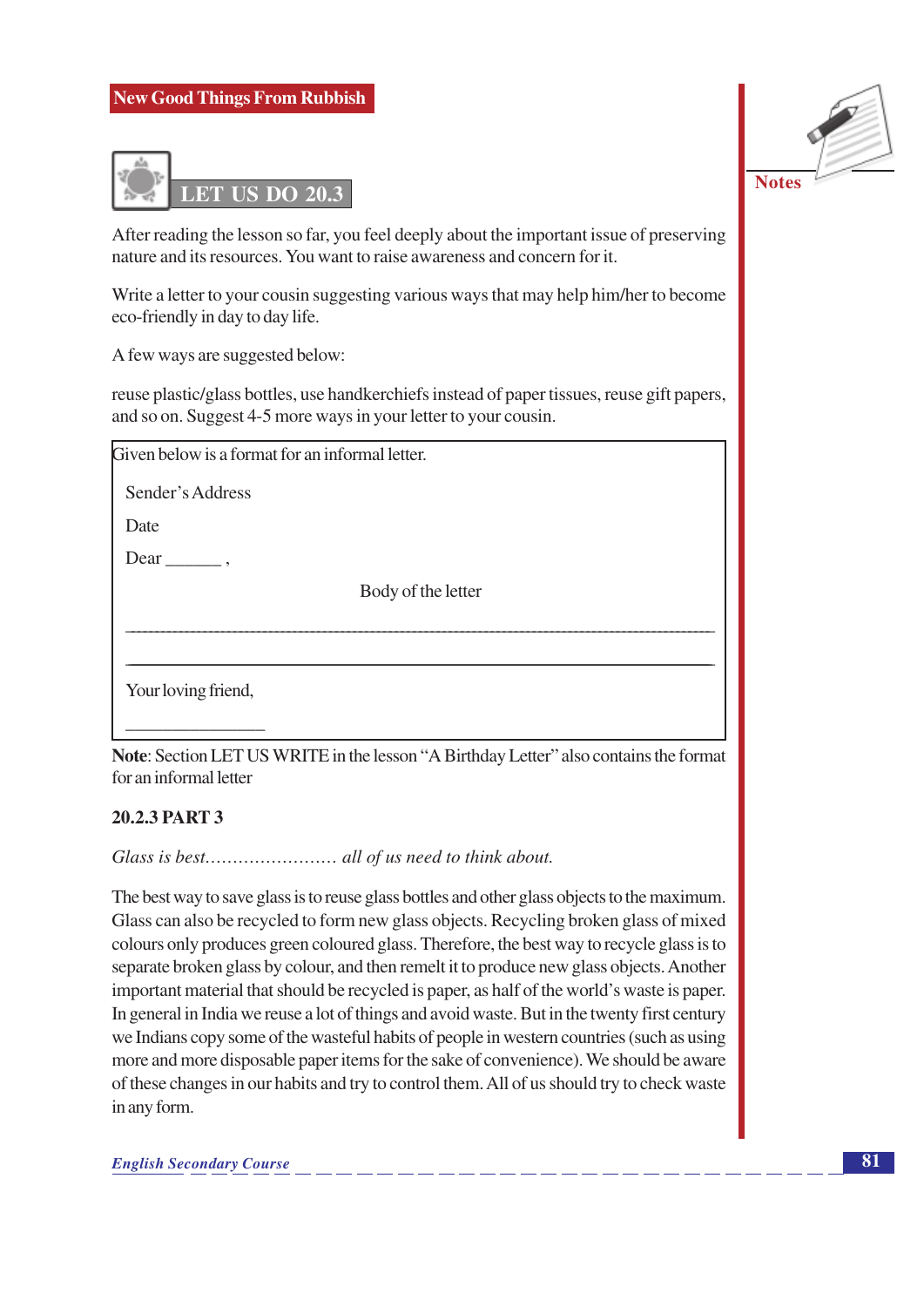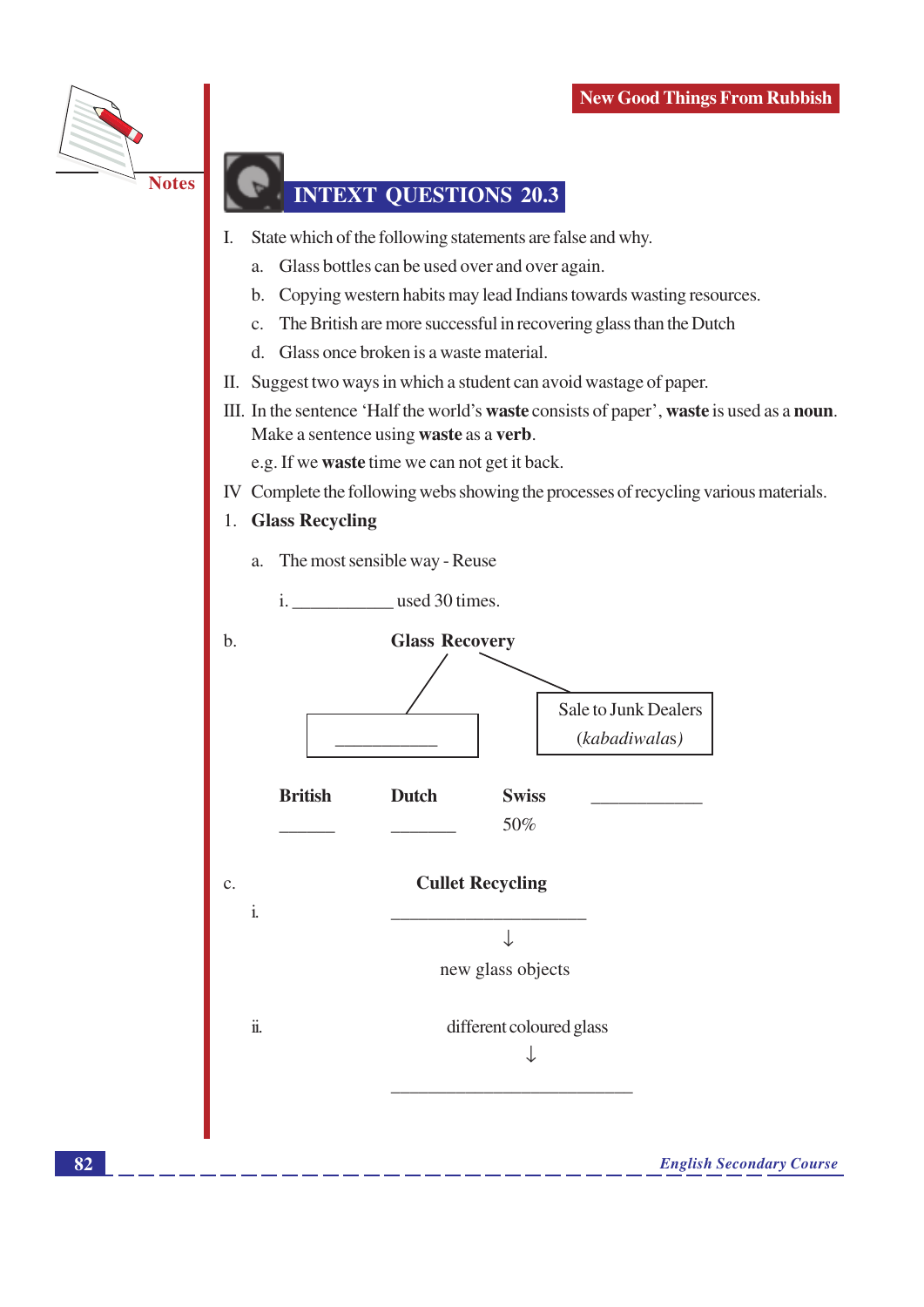#### **New Good Things From Rubbish**

|    | <b>Paper recycling involves</b> |
|----|---------------------------------|
| a. | $pulping, \_\_\_\_\_\$          |
| b. | removal of                      |
| c. | reusing                         |



## **DO YOU KNOW**



At left is the symbol that is stamped on recycled products. The three arrows put in clockwise movement reflect that a product or the material it is made of can be put to many uses again and again. Products bearing this logo/symbol are proud green environment products. The symbol indicates that the product stamped with this symbol can be used over and over, even though its form may change.



Prepare a box or dig a pit in a corner of your garden. Collect dry, fallen leaves or grass, and put these at the bottom of the box or pit. Throw leftover food, fruit and vegetable peels into it. Add more leaves or soil. Add a little water after every 6-7 days. Turn the contents in the box or pit every 12-15 days. In about five months this waste would get converted into manure.



Fig. 20.4

If you know of a Kisan Call Centre,

call them and describe the colour/condition of the manure in your box/pit, and find out if it needs more time to convert into good quality manure. Or ask any gardener if the colour of your manure shows that it is ready to be used.

Try to find out about vermicomposting. Find out if vermicomposting will speed up the process of turning the contents of your box/pit into compost/manure.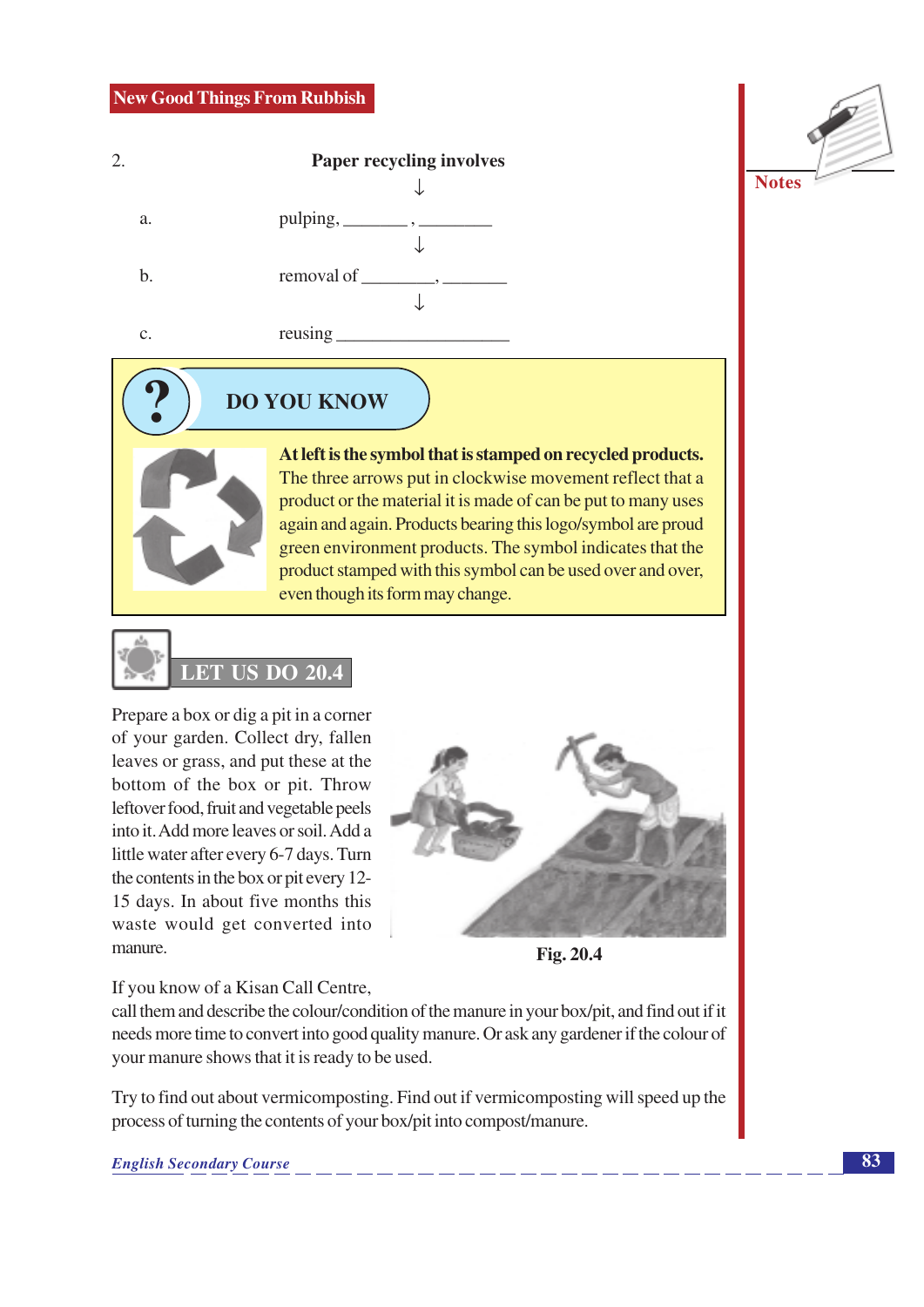

## LET US LEARN NEW WORDS 20.1

- 1. Underline the words which do not constitute our natural resources: air, water, earth, plastic, trees, paper, gold, glass
- 2. Match the describing words with the nouns they describe:

| <b>Describing word</b> | <b>Noun</b> |
|------------------------|-------------|
| valuable               | bottles     |
| coloured               | metals      |
| western                | glass       |
| plastic                | countries   |
| precious               | resources   |
| Eg: plastic bottles    |             |

## LET US TALK 20.1

I. Ask two of your friends to read the following dialogue to you. The dialogue is a conversation between Binu, a TV reporter and Ms. Chhavi, an environmentalist. Assign the role of Binu to one friend and the role of Chhavi to the other. Listen carefully as they read it...

| Binu:       | Good morning viewers. Today we have with us Ms. Chhavi a well known<br>environmentalist. She is going to tell us why she does not want trees to be<br>felled.                                                                                                  |
|-------------|----------------------------------------------------------------------------------------------------------------------------------------------------------------------------------------------------------------------------------------------------------------|
| Ms.Chhavi:  | Well, it is important to know why trees are felled. Most of the trees are cut<br>down to make paper and furniture.                                                                                                                                             |
| Binu:       | But these things are also necessary.                                                                                                                                                                                                                           |
| Ms Chhavi:  | Yes, but we do have alternatives. Furniture can also be made from steel or<br>other material which can be easily recycled.                                                                                                                                     |
| Binu:       | And what about books and notebooks and other paper products?                                                                                                                                                                                                   |
| Ms Chhavi:  | First, people need to make judicious use of paper. Then the used paper<br>should also not be wasted or thrown away. It should be recycled. Instead<br>of paper bags we should use cloth bags. If we reduce our needs we can<br>preserve our natural resources. |
| Binu:       | Thank you Madam. Have a nice day.                                                                                                                                                                                                                              |
| Ms. Chhavi: | Thank you Binu. Have a Green Day.                                                                                                                                                                                                                              |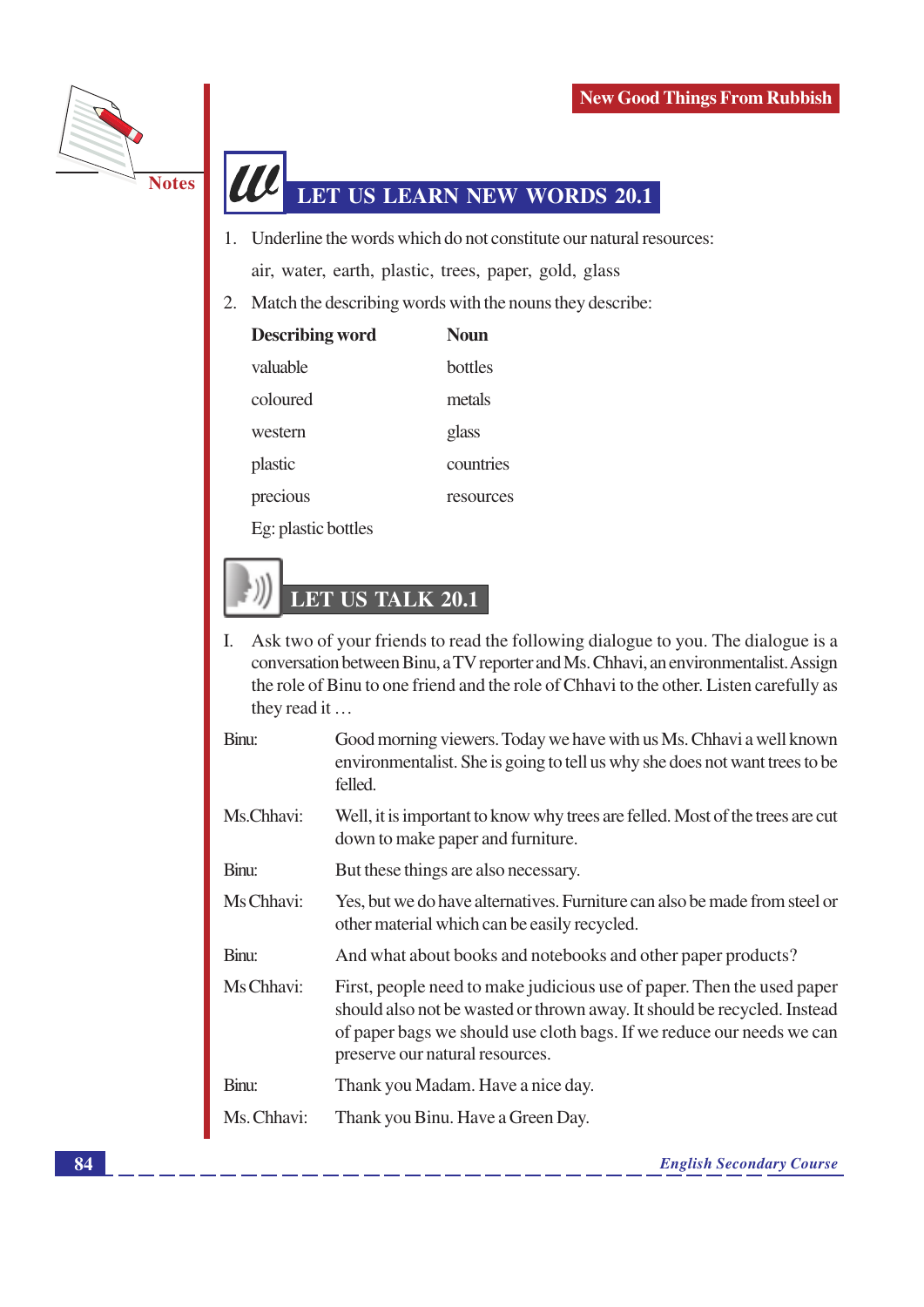

II. As you heard in the above listening exercise, nowadays there is a lot of talk about green cities, green buildings, and green products. There is a campaign for a clean and green environment, and various suggestions are given to preserve nature and save our natural resources.

Now imagine that you are having a discussion with a friend about the ways of keeping the environment clean and green. Use the clues in **Box A** and **Box B** below to develop a dialogue about your discussion. An example is given to show you how to make up the dialogue using the two boxes. Use the question and answer pattern as shown in exercise no. 1 to develop your dialogue. Practise speaking the dialogue with your friend.

| <b>Box A</b>                    | <b>Box B</b> |                   |
|---------------------------------|--------------|-------------------|
| Do not waste paper              | The          | advantage (of)    |
| Use lead-free petrol            | <b>One</b>   | reason (for)      |
| Do not use plastic-use paper    | Another      | disadvantage (of) |
| Use public transport instead of | The main     | problem (with)    |
| private transport.              | The only     | result(of)        |

#### **Example:**

| You         | : Do not waste paper                       |
|-------------|--------------------------------------------|
| Your Friend | : Why should we not throw away used paper? |
| You         | : One reason is it can always be recycled. |



Visit a local kabadiwala and find out:

- 1. the various types of waste products he collects from households
- 2. what he does with each type of waste that he collects, such as newspapers, metal scrap, glass, plastic and so on.



#### **Linking Words**

You would have noticed that certain words in the text of the lesson are used to connect words or sentences. These are called linking words or connectors or conjunctions.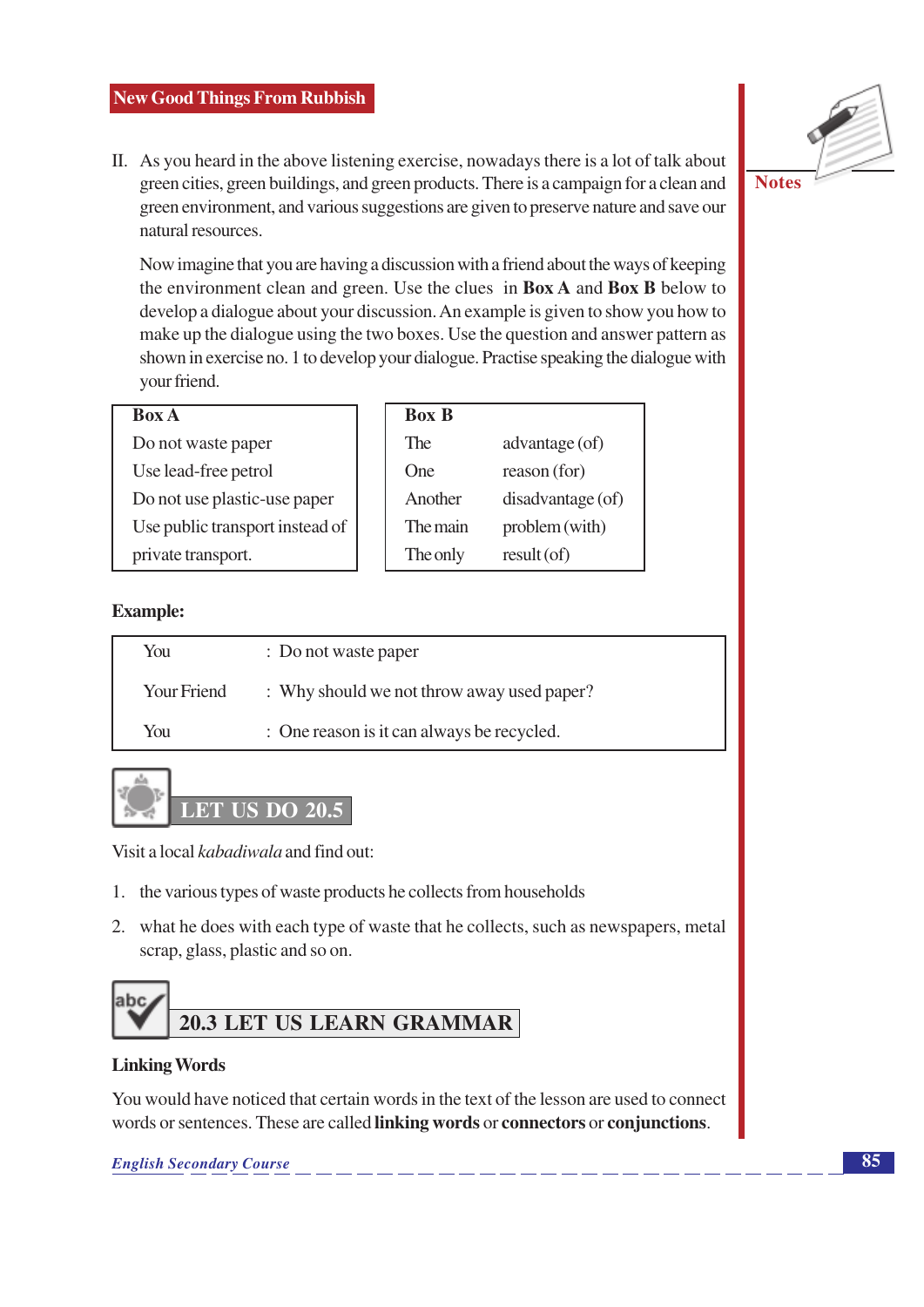

Read the following sentences from the text, in which 'and' and 'because' are linking words:

#### **Sentence 1**

Any car on the road today will consist, in part, of earlier cars that have been scrapped and recycled into new steel and other metals.

In the above sentence, 'and' joins the two words scrapped and recycled.

#### **Sentence 2**

Plastic is one of the most difficult substances to recycle **because** it comes in so many varieties.

In the above sentence 'because' joins the following two sentences:

Plastic is one of the most difficult substances to recycle.

It comes in so many varieties.

Linking words or conjunctions are broadly divided into two categories.

**Category 1** consists of conjunctions that join two words, phrases or independent clauses. These conjunctions are called **coordinating conjunctions.** 

**Coordinating conjunctions** appear in the middle of a sentence, without a comma for the same subject, and with a comma for different subjects, as seen in the examples given below:

- She sang and danced.
- She sang, and he danced.

The conjunction 'and' in Sentence 1 is a coordinating conjunction. It has been used without a comma.

A few other **coordinating conjunctions** are but, yet, but still, even, as well as, either – or.

Category 2 consists of words that link two sentences or clauses of unequal rank. These conjunctions are called subordinating conjunctions. They appear in a sentence in two ways.

They appear at the beginning of a sentence with a comma, as in the following example....

**Though I** was tired, I kept working.

**OR**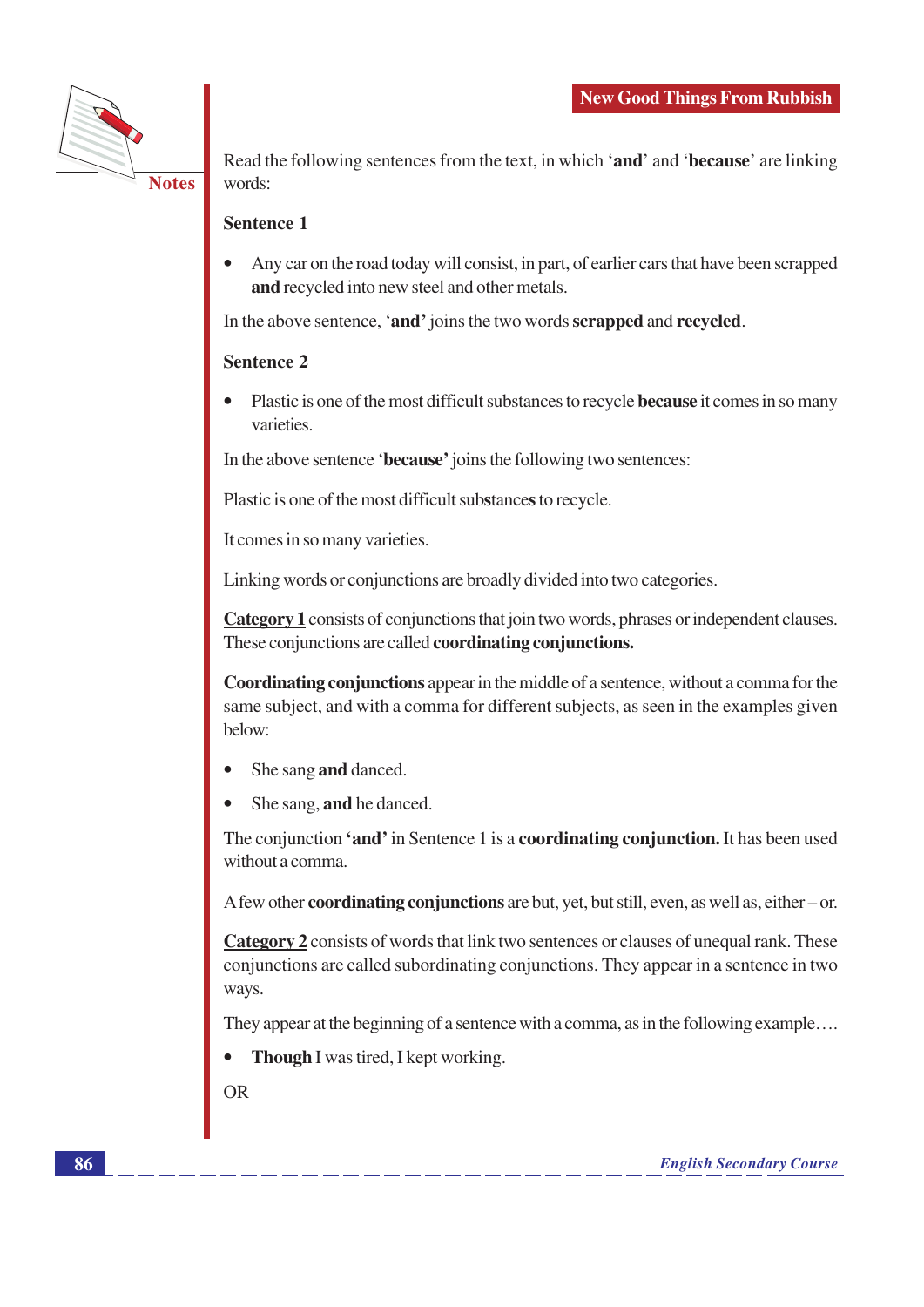They appear in the middle of a sentence with no comma, as in the example given below.

• I kept working though I was tired.

A few other **subordinating conjunctions** are when, where, though, because, since, if, until.till.

Now read the following sentences from the text.

- It is true that in India we generally avoid waste. **However**, as we enter the twenty-first century, we are beginning to imitate some of the wasteful habits of the western countries.
- A mixture of plastic waste can be recycled into plastic 'timber' and used to make durable fencing. But a lot of plastic waste still has to be thrown away.

In the above sentences 'however' and 'but' respectively, are the conjunctions used to introduce two contrasting ideas. **But'** is generally used in informal contexts. Sometimes but can be replaced with still or yet. For example...

- $\bullet$ The teacher was angry. But he did not punish the student.
- The teacher was angry. Still he did not punish the student.  $\bullet$
- The teacher was angry. Yet he did not punish the student.  $\bullet$
- 1. Fill in the blanks with appropriate conjunctions from the brackets.
	- a. Make hay \_\_\_\_\_\_ the sun shines. (when, while)
	- b. She must sleep \_\_\_\_\_\_\_\_ she will fall sick. (or, and)
	- c. You reap \_\_\_\_\_\_\_\_ you sow.  $(as, so)$
	- d. The sky is neither cloudy \_\_\_\_\_\_\_ bright. (or, nor)
	- e. She is poor happy (but, though)
- 2. Find out one example each of coordinating and subordinating conjunctions in UNIT III of the lesson.
- 3. The following passage has not been edited. The conjunction in each line is incorrect. Underline the error and write the correct conjunction in the blank space alongside

 $(g)$ 

Turmeric has sacred so well as medicinal value (a)

- $(b)$ It is native to India yet it is now grown in many countries in Asia or Africa.
- Researches establish while it can be used
- for colouring paints but varnishes.  $(e)$
- It is used that as a medicine

Yet also as an inexpensive beauty aid.

| <b>English Secondary Course</b> |  |  |
|---------------------------------|--|--|
|                                 |  |  |

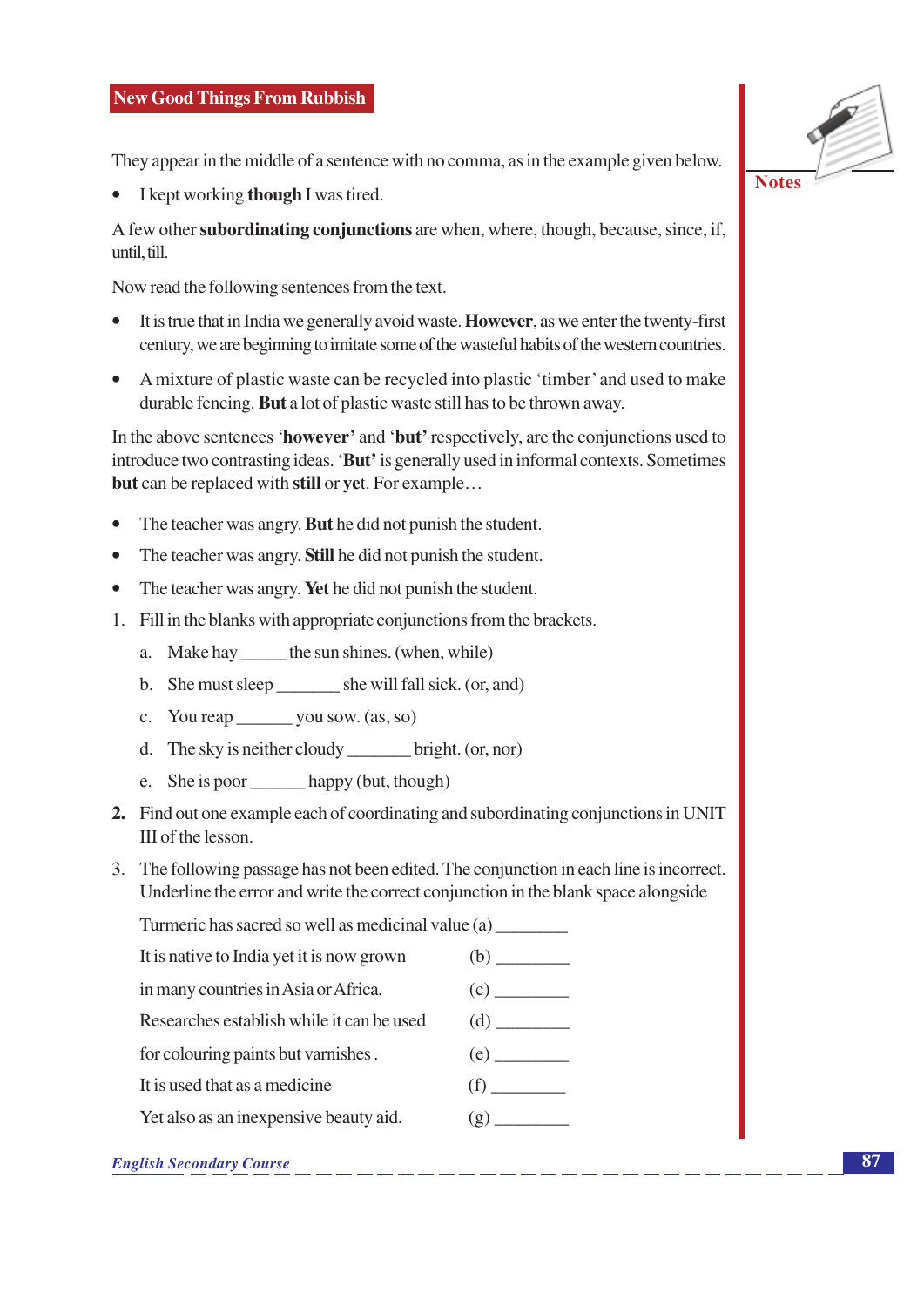

## **20.4 LET US WRITE**

#### **Describing a Process**

"The waste is pulped, cleaned and bleached to remove most of the ink and dirt, before it is turned into new paper in the same way as wood pulp or rags."

What is the above description about? It describes the process of manufacturing paper by using waste substances. The process involves four stages. All these stages in the process can be shown as follows:

The waste — pulped — cleaned — bleached — manufactured into paper.

When we describe a process we describe a series of steps that are taken to achieve the desired result. The achievement of the result completes the process. In describing a process we describe the order in which the steps are taken in the process.

#### What are the main features involved in describing a process?

To make the stages in the process more explicit, we use **time markers** such as 'first', 'second' and 'next. For example, we can say "First, the waste is pulped, next it is cleaned and **after that** it is bleached. **Finally**, it is turned into paper".

The **passive voice** is often used to describe the steps or stages involved in a process. In the passive voice there is often no reference to the agent or doer. This is because the actions that make up the process are of the utmost importance in describing a process.

Here are some examples of sentences in the active voice which have been converted into the passive voice:

| No. | <b>Active</b>                  | <b>Passive</b>                         |
|-----|--------------------------------|----------------------------------------|
|     | The man hit the boy.           | The boy was hit by the man.            |
| 2.  | Reema is reading a story book. | A story book is being read by Reema.   |
| 3.  | Mr. Verma has taken the class. | The class has been taken by Mr. Verma. |
| 4.  | Place the glass on the table.  | Let the glass be placed on the table.  |

Given below are a few instructions to prepare a cup of hot tea.

- 1. Put one cup of water into a pan.
- 2. Put the pan on the stove.
- 3. Let the water boil.
- 4. Add 1/2 teaspoon tea leaves and some milk.
- 5. Add sugar according to taste.
- 6. Boil for some time.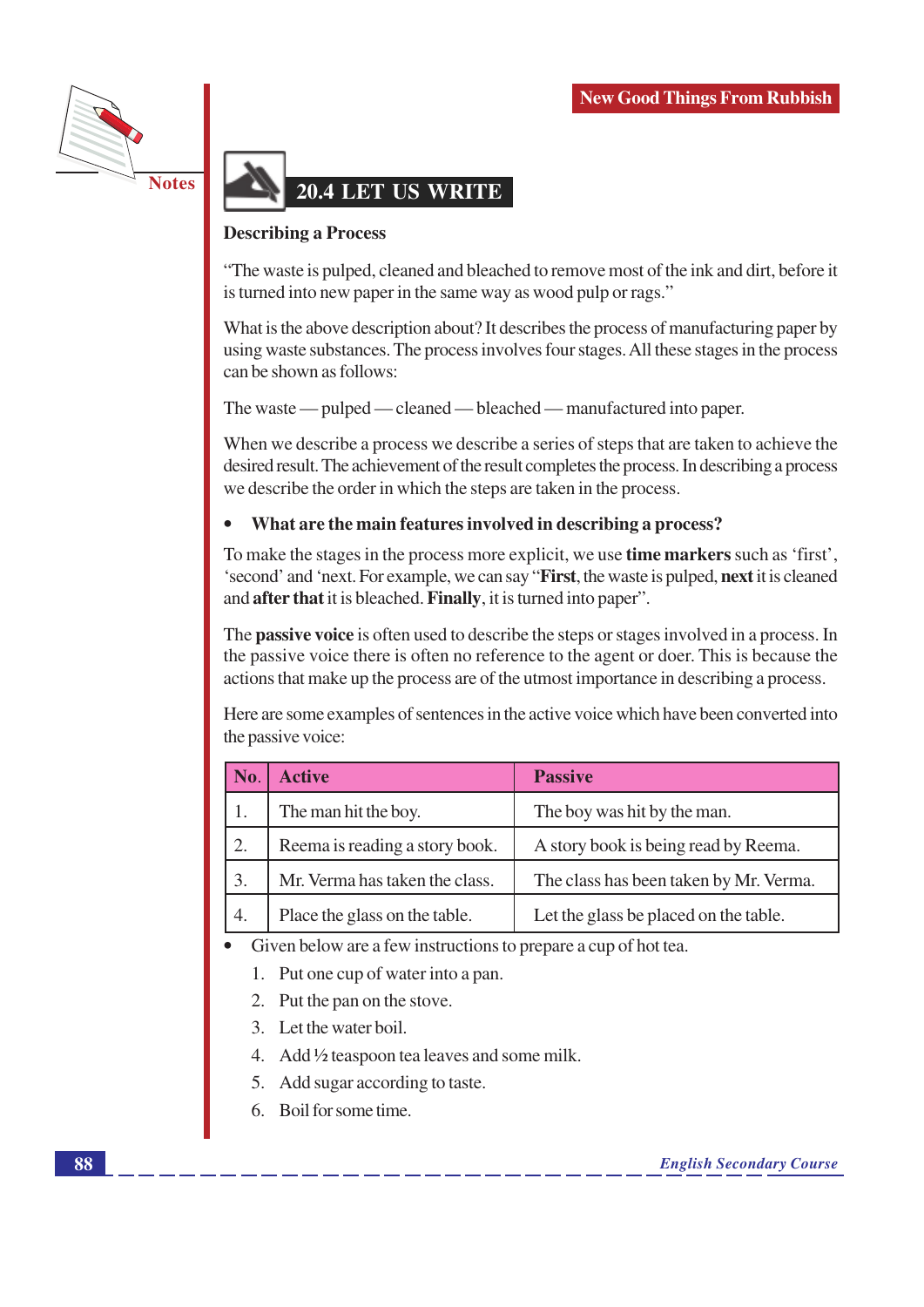- 7. Strain into a cup.
- 8. Serve hot

#### **Exercise**

Read the above instructions carefully and fill in the blanks to complete the paragraph below. Remember to use the passive voice when describing the process of making hot tea.

#### A cup of hot tea

First of all is into a pan. The pan is The water is to boil. Then  $\frac{1}{2}$  a teaspoon of and some are added. Thereafter, sugar hot.

• Note: Refer to the following for more inputs in doing the above exercise: 23.3 Let Us Learn Grammar – The Village Pharmacy – Active &

**Passive Voices** 

23.4 Let Us Write - Cooperate and Prosper – Describing a Process,

**Time/Sequence Markers** 



In order to save our non-renewable resources from getting completely used up, and to protect our Mother Earth from getting polluted, it is important for all of us to take definite steps today. The lesson tells us that 'Reuse' and 'Recycle' are two habits that we should all develop. We must use anything and everything to the maximum limit and not let it get wasted. Waste like empty cans, old books, notebooks, broken buckets, utensils should be recycled so as to save energy, electricity, money, manpower and resources. The way in which different waste products are recycled is different. It is easy and profitable to recycle some materials as compared to others. It is important to avoid some wasteful habits of Western countries in order to save Earth's resources.

## **TERMINAL QUESTIONS**

- I. Complete the following using the correct alternatives:
	- 1. Recycling refers to
		- a. the conversion of waste materials into new and useful things.
		- b. the conversion of new and useful things into some other form.
		- c. the conversion of old useful things into a different form.